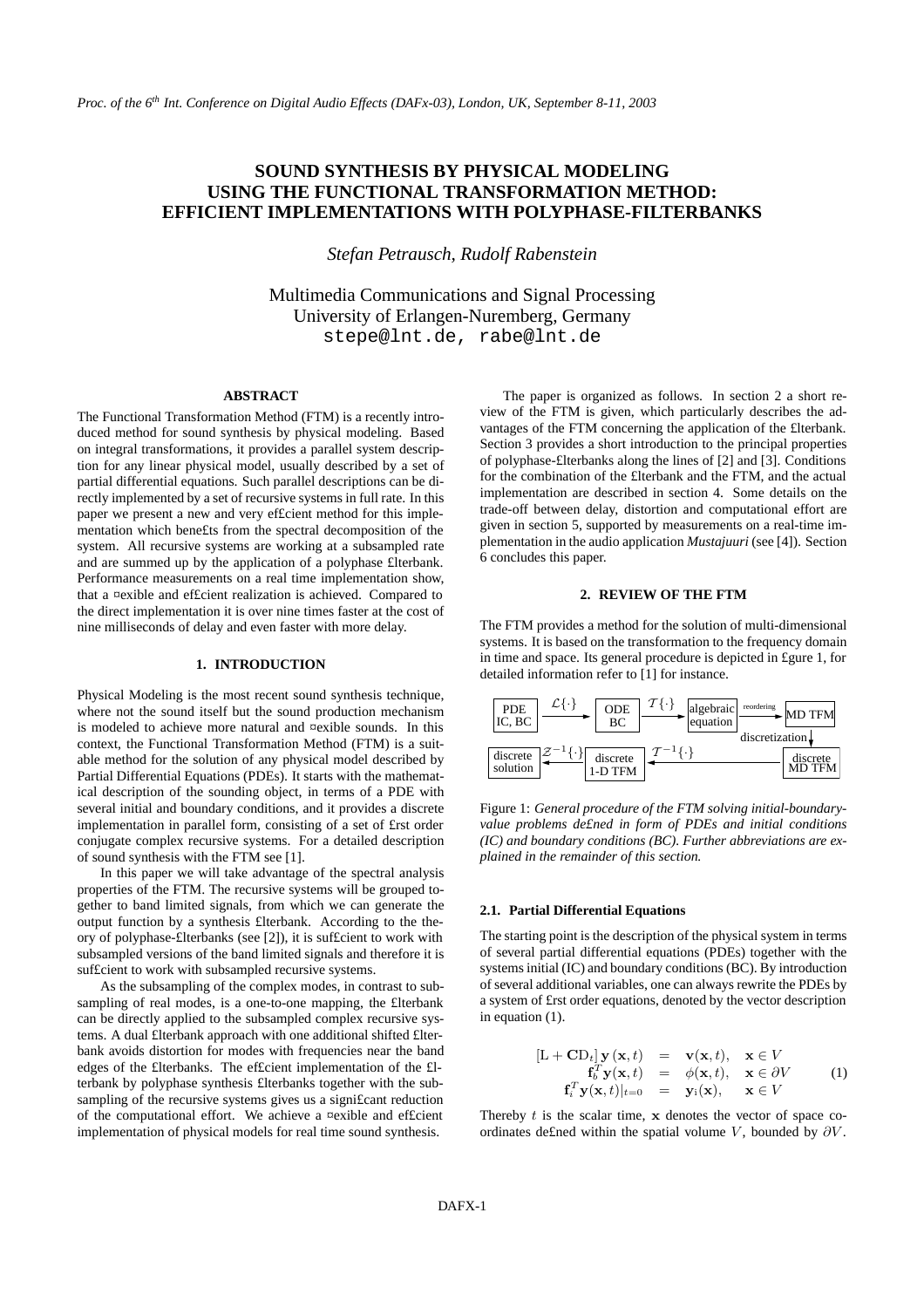$y(x, t)$  indicates the vector of unknown quantities,  $v(x, t)$  is a vector of excitations. The operator  $D_t$  denotes £rst order temporal derivative, while C is a mass or capacitance matrix. The spatial differentiation operator L is a concise notation for

$$
L = A + B\nabla , \qquad (2)
$$

where  $\nabla$  denotes £rst-order spatial derivative. The matrix **A** contains loss terms and matrix B combines all expressions with £rstorder derivatives.

The initial conditions are given by the vector operator  $f_i$  and The initial conditions are given by the vector operator  $f_i$  and  $\sum_{z} z$  the initial values  $y_i$ , and the boundary conditions are given replacements vector operator  $f_b$  and the boundary functions  $\phi$ .

#### **2.2. Integral Transformations**

The FTM adapts the well known idea of integral transformations for the solution of one-dimensional systems to multi-dimensional systems. So, to remove the temporal derivatives in equation (1) the Laplace transformation is used, which yields an Ordinary Differential Equation (ODE) with boundary conditions. The following Sturm-Liouville transformation (SLT, denoted by the operator  $\mathcal{T} \{\cdot\}$  in £gure 1) has the same effect for the spatial derivatives.

It is adopted to the speci£c boundary-value problem and uses the eigenfunctions  $\mathbf{K}(\mathbf{x}, \beta)$  of the operator L as transformation kernels. It transforms the ODE into a simple algebraic equation which can be reordered to obtain a multi-dimensional transfer function model (MD TFM).

$$
\bar{Y}(\tilde{\beta}_{\mu},s) = \frac{1}{s + \tilde{\beta}_{\mu}} \underbrace{\left[\bar{\mathbf{V}}(\tilde{\beta}_{\mu},s) + \bar{\mathbf{y}}_{i}(\tilde{\beta}_{\mu}) + \bar{\Phi}_{b}(\tilde{\beta}_{\mu},s)\right]}_{= \bar{F}_{e}(\tilde{\beta}_{\mu},s)}
$$
(3)

Equation (3) displays this transfer function model. The bars denote the application of the SLT and upper case letters denote the application of the Laplace transformation. The spatial frequency variable  $\tilde{\beta}$  is always restricted to several discrete values  $\tilde{\beta}_{\mu}$  due to the boundary conditions.

#### **2.3. Discretization and inverse Transformation**

Application of the impulse-invariant transformation on (3) (see [5] for instance) leads to a discrete multi-dimensional transfer function model (discrete MD TFM) as depicted in £gure 1.

$$
\bar{Y}^{\mathbf{d}}(\tilde{\beta}_{\mu},z) = \frac{z}{z - e^{-\tilde{\beta}_{\mu}T}} \bar{F}_{\mathbf{e}}^{\mathbf{d}}(\tilde{\beta}_{\mu},z)
$$
(4)

The inverse SLT is simply the summation over all possible values of  $\tilde{\beta}$  of the discrete MD TFM (see equation 4) weighted by the transformation kernel  $\mathbf{K}(\mathbf{x}, \beta_\mu)$  and the norm factor of the transformation kernel  $N_{\mu}$ . Together with the inverse Z-transformation we achieve a discrete solution of the physical system as written in equation (5).

$$
y^{\mathrm{d}}(\mathbf{x},k) = \sum_{\mu=0}^{\infty} \frac{1}{N_{\mu}} \mathbf{K}(\mathbf{x},\tilde{\beta}_{\mu}) e^{\tilde{\beta}_{\mu}kT} * \bar{f}_{e}^{\mathrm{d}}(\tilde{\beta}_{\mu},k)
$$
(5)

#### **2.4. Discrete Realization**

The discrete realization of equation (5) is obviously an in£nite set of £rst order recursive systems. However, for a given frequency range (normally from zero up to the sampling frequency) we always achieve a £nite set ( $N<sub>h</sub>$ ) of recursive systems, each representing one harmonic of the resulting sound. Figure 2 illustrates the implementation of equation (5) for the set of spatial points  $x_a$ .



Figure 2: *Basic structure of the FTM simulations derived from vector PDEs with several complex £rst-order resonators in parallel.*

#### **2.5. Related Methods with a Parallel System Description**

At this point it is of interest to compare the FTM with another physical modeling technique, the modal analysis [6, 7, 8]. Modal synthesis can be interpreted as an extension of additive synthesis, i.e. a parallel arrangement of damped resonators. In additive synthesis, the frequencies and the damping coef£cients can be chosen completely arbitrary. In modal synthesis these parameters are derived from approximations to the physical behavior of vibrating structures. To reduce the number of vibrational modes in the model, a spatial discretization is used, where the number of spatial nodes corresponds to the required number of modes [6]. This spatial discretization yields only approximate values of the vibrational modes. Alternatively, also measurements from real-world musical instruments can be used to obtain the frequencies and damping coef£cients of the resonators.

In contrast to modal synthesis, the FTM uses a physical model of the vibrational body in the form of a PDE with appropriate initial and boundary conditions. It allows to calculate the exact values of an arbitrary number of vibrational modes. Furthermore, since no spatial discretization is involved, the coef£cients of the digital resonators are expressed directly by the physical parameters of the PDE model.

In short, the FTM shares with modal synthesis as well as with additive synthesis the basic structure of the discrete-time model, i.e. the well known parallel form realization of digital £lters [5]. FTM differs from the other synthesis methods in the determination of the model parameters. The application of suitable integral transformations to the underlying PDEs allows a direct expression of the model parameters in terms of the physical constants. For a more detailed comparison between FTM, modal synthesis, and other synthesis methods, see [1].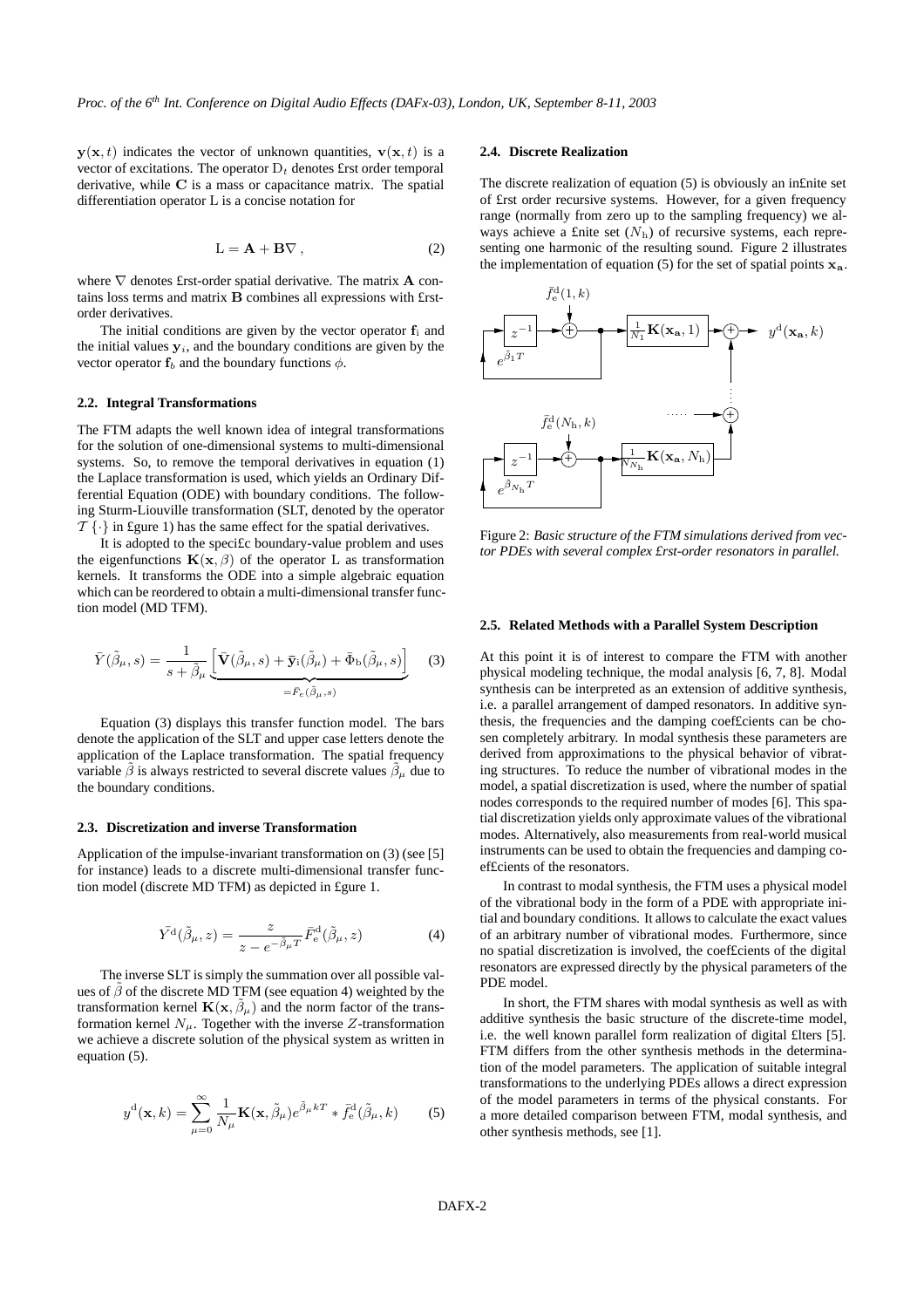# **3. POLYPHASE-FILTERBANKS**

As all harmonics in equation (5) are strictly band limited, it is easy to group them together to several  $(N$  in the sequel) band limited signals  $y_n[k]$  with  $0 \leq n < N$ . Such signals represent the spectral analysis of the signal  $y^d(x, k)$  ( $y[k]$  in the sequel) and can be synthesized with a synthesis £lterbank. Ef£cient implementations of such £lterbanks are the well known polyphase £lterbanks (see [2] or [3]) which will be brie $\alpha$ y described here.

### **3.1. Subsampled Filterbank**

As the signals  $y_n[k]$  are strictly band limited to a band width of  $\Delta\Omega = \frac{2\pi}{N}$ , it is save to subsample them with the factor N. As well known from signal theory (see [3] for instance), perfect reconstruction of the original signal is possible with suitable bandpass  $\text{PSfrag}\underset{\text{replace}}{h}$  hents



Figure 3: *Implementation of the £lterbank with an IDFT.*

Figure 3 depicts the basic idea of polyphase £lterbanks. The signals  $y_n[k]$  are given in subsampled rate  $m \cdot N$ . They are upsampled with the factor  $N$  and afterward £ltered with the bandpass £lters  $h_n[k]$  to achieve the original signals. The last step is the summation of all  $y_n[k]$  to achieve the output function  $y[k]$ .

#### **3.2. Ef£cient Implementation**

If the bandpass £lters  $h_n[k]$  are equidistant shifted versions of the so called prototype lowpass £lter  $h_0[k]$ , which means PSfrag replacements

$$
h_n[k] = e^{jn\frac{2\pi}{N}}h_0[k] \t{, \t(6)}
$$

then we can replace the  $N$  full rate bandpass £lters in £gure 3 by one inverse discrete Fourier transformation (IDFT) and  $N$  £lters in subsampled rate.



Figure 4: *Implementation of the synthesis £lterbank with an IDFT, £lters and a signal multiplexer.* z −1 *denotes delay by one sample.*

This much more ef£cient implementation of the £lterbank is depicted in £gure 4. The £lters  $\mathfrak{h}_n[mN]$  are shifted and subsampled versions of the prototype lowpass £lter  $h_0[k]$ . They can be obtained by

$$
\mathfrak{h}_n[mN] = h_0[mN + n] \ . \tag{7}
$$

#### **3.3. Analysis-Filterbank**

To the synthesis £lterbank of £gure 4 corresponds an analysis £lterbank with a similar structure. Its components are the same as in £gure 4 but the order is reversed. The £rst step is the signal demultiplexer, realized by the delays and downsampling. The subsequent elements are the £lters  $\mathfrak{h}_n[mN]$  with the same coef£cients as given in equation (7), and £nally the IDFT.

# **4. THE IMPLEMENTATION**

A few adaptations have to be made to implement equation (5) with a polyphase £lterbank. These adaptations and further properties will be described in this section.

## **4.1. Complex versus Real Signals**

As the FTM is a physical modeling method, we are always modeling real valued systems. The PDE in equation (1) is working for the real valued output  $y(x, t)$ . Therefore equation (5) has to be real too. Any complex eigenfrequency  $\beta_{\mu}$  and thus any complex harmonic has its conjugate complex counterpart. Thus equation (5) describes a set of real harmonics.

However it is not possible to use the real harmonics in combination with a £lterbank; it is not even possible to use subsampled versions of the real harmonics. Although the computation of real harmonics is twice as effective, we have to use the complex ones.

If one tries to subsample a real harmonic whose frequency is near to any integer multiple of the new sampling frequency, it is no longer possible to separate frequency and amplitude correctly. The spectrum of the subsampled signal aliases with its conjugate complex part in such a manner that even destructive interference of the signal is possible (see [9] for another approach to avoid this problem).

Nevertheless, for computational ef£ciency it is not necessary to calculate the conjugate complex harmonics separately. The extraction of the real part of the £lterbank output has the same effect, as the computation of all harmonics together with their conjugate complex counterparts.

## **4.2. Dual-Filterbank Approach**

As already mentioned in section 3.1, the £lterbank in £gure 4 is simply a set of equidistant shifted versions of the prototype lowpass £lter  $h_0[k]$ . However, as we have to use causal and linear phase systems this £lter must be a Finite Impulse Response (FIR) £lter. This £nite length (let it be  $L \cdot N$ ) causes £nite transition bands and a £nite suppression of the mirrored harmonics. Therefore, as we do not want to restrict the frequencies of the harmonics, we use a dual £lterbank approach.

We de£ne valid zones (bounded by the dashed lines in £gure 5) for the harmonics, so that we can be sure, that any mirrored frequency (included between the dotted lines in £gure 5) is below a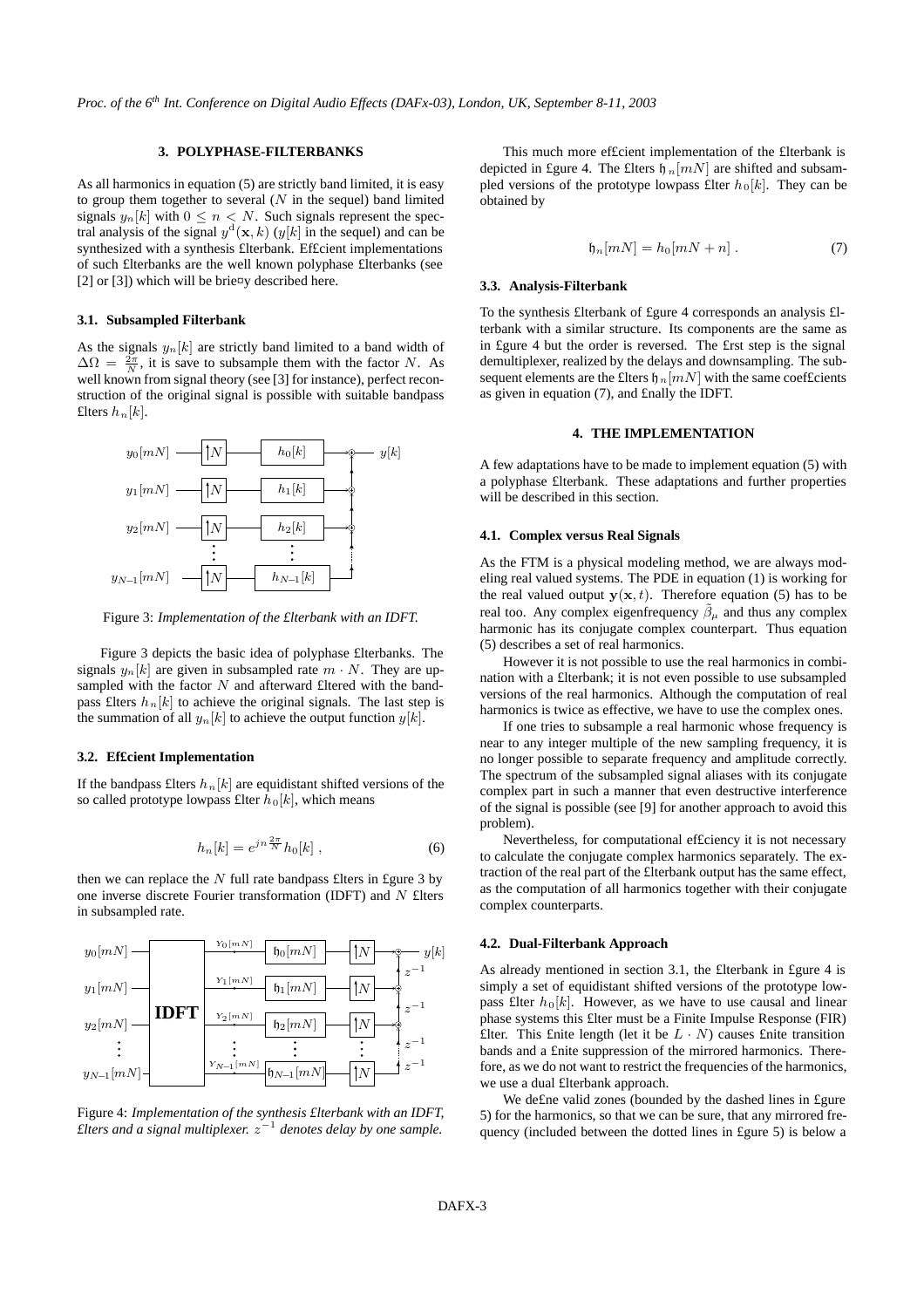tolerated level. The non-valid zones in the *even* £lterbank are covered by the valid zones of the *odd* £lterbank (lower two frequency responses in £gure 5), which is just a shifted version of the even £lterbank. Working with complex harmonics this shifting causes no further problems, for real signals a separation of the conjugate complex part of the spectrum would be necessary. PSfrag replacements



Figure 5: *Frequency response of bank number 3 (left) and 4 (right) of the even £lterbank (upper) and the odd £lterbank (lower) for*  $N = 32, L = 6$ . The window function is the Kaiser window.

# **4.3. Analysis- and Synthesis- Filterbank**

Application of the polyphase synthesis £lterbank to the subsampled version of the FTM output in equation (5) poses the problem of aliasing for the exciting signal  $\vec{f}_{e}^{\text{d}}(\tilde{\beta}_{\mu},k)$ . The complex harmonics are strictly band limited, the exciting signal is not.

Therefore we have to create band limited excitation signals via the corresponding polyphase analysis £lterbank. An overview of the complete resulting system for the even £lterbank is depicted in £gure 6. We consider one input and one output function, nevertheless multiple inputs and multiple outputs are possible too.

The odd £lterbank system is nearly identical to £gure 6, except for the modulated £lter coef£cients, the exchange of the £ltering, and the evaluation of the real part in the synthesis £lterbank.

# **4.4. Filter design**

Furthermore, we take a look at the design of the prototype lowpass £lter  $h_0[k]$ , as this £lter mainly determines the behavior of the £lterbank.

As already mentioned in section 4.2, we have to use a FIR £lters for the prototype lowpass. So, one of the main properties of the lowpass £lter is its £nite length. Since integer multiple of the £lterbank order  $N$  are useful (but not essential) for reasons of computational effort, we de£ne the length of the lowpass £lter  $h_0[k]$  to  $L \cdot N$ .

Longer £lters are causing steeper transition bands and higher aliasing suppression, as can be seen in £gure 7 for  $L = 4$  and  $L = 8$ . However longer £lters are also causing longer delays. For a lowpass £lter of length  $LN$  we achieve a delay of  $\frac{LN}{2}$  samples.



Figure 7: *Frequency response of band 3 of the even £lterbank with*  $N=32$  *and*  $L=4$  *(left) resp.*  $L=8$  *(right).* 

FIR £lters are usually truncated si-signals ( $\frac{\sin x}{x}$ ) weighted by an appropriate window function. There are no restrictions for the choice of the window function. Selection criteria for this choice are the ¤atness of the valid passband (between the dashed lines in £gure 7) and the suppression of aliasing components in the stopband (between the doted lines in £gure 7). The behavior in between these bands is not important.

# **5. PERFORMANCE AND RESULTS**

The performance of this implementation is a trade-off between computational effort, delay and distortion. Their interrelations and measurements at a real-time implementation are discussed in this section.

#### **5.1. Delay, distortion and computational effort**

Delay and distortion are directly related to the £lterbank. Convolution with a FIR lowpass £lter of length  $LN$  causes a delay of  $\frac{LN}{2}$ samples. Since the complete implementation in £gure 6 consists of an analysis and a synthesis £lterbank a delay of  $\delta_t = LNT$ occurs, where  $T$  denotes the sampling interval.

As the downsampling produces images of the complex harmonics and as the length of the FIR £lters is £nite, we have to tolerate a minor distortion (see also £gure 9 in the next section). The intensity of the distortion is mainly determined by the £lter length multiplier  $L$ . A £lter length of  $4N$  suppresses any image by at least  $S_{\text{min}} = 45 \text{dB}$ , a £lter length of 8N by at least  $S_{\text{min}} = 75 \text{dB}$  (see £gure 7). This suppression is independent from the order  $N$  of the £lterbank.

The aim of the £lterbank implementation is the reduction of the computational cost. To estimate the computational cost we can calculate the number of needed multiplications per sample (MPS). For the direct implementation we need three real multiplications per real harmonic and sample,

$$
MPS_d = 3 \cdot N_h . \tag{8}
$$

The computational cost of the £lterbank implementation is divided into the implementation of the subsampled complex harmonics and into the constant computational effort for the £lterbank. The recursive systems themselves, that implement the real harmonics, need  $6 \cdot N_h$  real multiplications per subsampled time step. Both £lterbank implementations need two Fast Fourier Transformations (FFTs) and 2N £lter implementations of length L per subsampled time stamp. However, as the upper half of the DFTs input is zero, we can skip the £rst  $\frac{N}{2}$  butter¤ies of the FFTs, so what we only need  $\frac{N}{2} (\log_2 N - 1)$  complex multiplications per FFT. The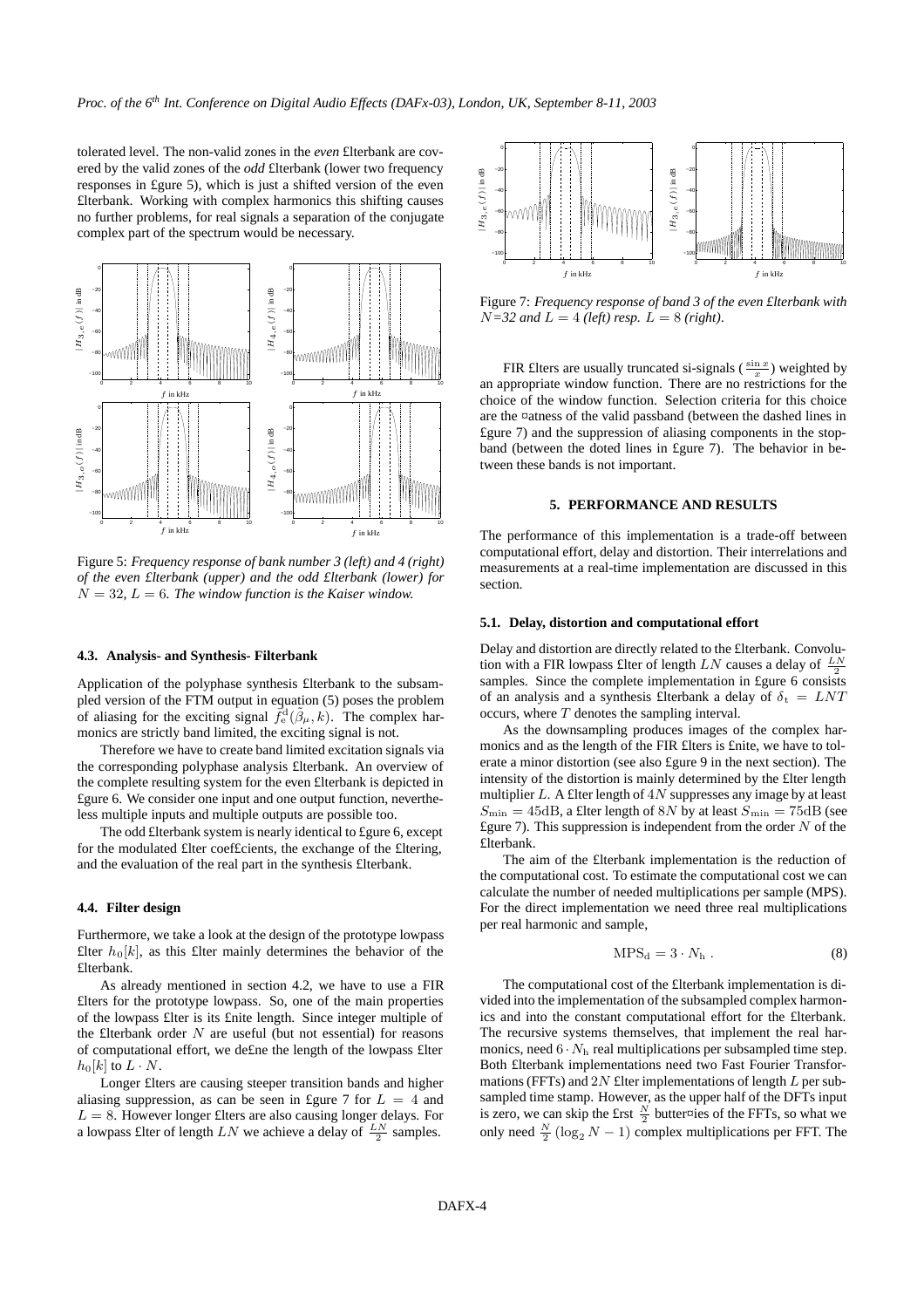

Figure 6: Overview of the complete even £1terbank system for excitation in one point with the excitation function  $f_e[k]$  and one output function  $y[k]$ . Each channel includes a set of recursive systems, denoted by the thick lines. The weighting factors  $A_0$  and  $A_{\frac{N}{2}-1}$  include the excitation point dependency, the transformation kernel  $\mathbf{K}(\mathbf{x}, \tilde{\beta}_{\mu})$ , and the norm factor  $N_{\mu}$  (see section 2.3).

real analysis £lter implementations need L real multiplications per channel and time stamp. The synthesis £lters for the even £lterbank needs L real multiplications for each channel, as we only need the real part of its output. But the complex £lters of the odd £lterbank need  $2L$  real multiplications. In summation the average and peak number of real Multiplications Per SampleSthaly Feeplacements the complete system is calculated to

$$
MPS_f = 6\frac{N_h}{N} + 8(\log_2 N - 1) + 5L.
$$
 (9)

#### **5.2. Measurements and Results**

For the purpose of testing and veri£cation a real-time application was programmed. Both, the direct implementation as well as the £lterbank implementation of an oscillating membrane (see [10]) are realized as a plugin of the audio application *Mustajuuri* (see  $[4]$ ).

In the £rst measurement, the number of membrane harmonics was reduced to one and the base pitch of the membrane was set to 200Hz for £gure 8 resp. 1kHz for £gure 9. PStrthermore, ements the membrane was excited by an impulse, so that a sine wave was achieved. Figure 8 compares the temporal behavior of the resulting sine wave. For the direct implementation, the synthesized sine wave with a frequency of 200Hz starts immediately after the exciting impulse at  $t = 0$ . The £lterbank implementation with  $N = 32$ channels and a £lter length multiplier of  $L = 4$  is delayed by  $\delta_t = 5.8$ ms (sampling interval  $T = 1/44100s$ ), what is in perfect line with the results in section 5.1.

The next £gure illustrates the minimum suppression  $S_{\text{min}}$  of the aliasing components. As it can be seen in £gure 9 subsampling causes  $\frac{N}{2} - 1 = 15$  images of the original 1kHz sine wave. For  $L = 4$  the minimum suppression  $S_{\text{min}}$  is 45dB and for  $L = 6$  it is 65dB, which is suf£cient for most listening conditions.

To conclude the presentation of the £lterbanks performance, the simulation of the lowest guitar string with about  $N<sub>h</sub> = 268$ audible real harmonics was assumed and tested. The following table shows the trade-off between delay  $\delta_t$ , distortion (denoted by the minimum aliasing suppression  $S_{\text{min}}$  in dB) and computational efficiency. The computational efficiency is denoted by  $G$ ,



Figure 8: *Sine signal with a frequency of 200Hz, realized directly (left)* and with a 32 channel polyphase *£lterbank* and  $L = 8$ *(right).*



Figure 9: *Spectrum of a sine with a frequency of 1kHz, realized with*  $a N = 32$  *channel polyphase £lterbank for*  $L = 4$  *(left) resp.*  $L = 6$  *(right).* 

the quotient of the computational cost for the direct implementation divided by the computational cost for the £lterbank implementation. It is given as a theoretically achievable maximum value  $G_{\text{max}} = \frac{\text{MPS}_{\text{d}}}{\text{MPS}_{\text{f}}}$  and the value  $G_{\text{m}}$  which has been measured directly on the real-time implementation. To calculate  $G_{\text{max}}$ , the number of audible harmonics  $N<sub>h</sub>$  (268 for the lowest guitar string), and the number of channels  $N$ , and the £lterlength multiplier  $L$ was inserted in equation (9) resp. equation (8) to achieve the number of real multiplications per sample (also included in the table). For the measurement of  $G<sub>m</sub>$ , the number of membrane harmonics